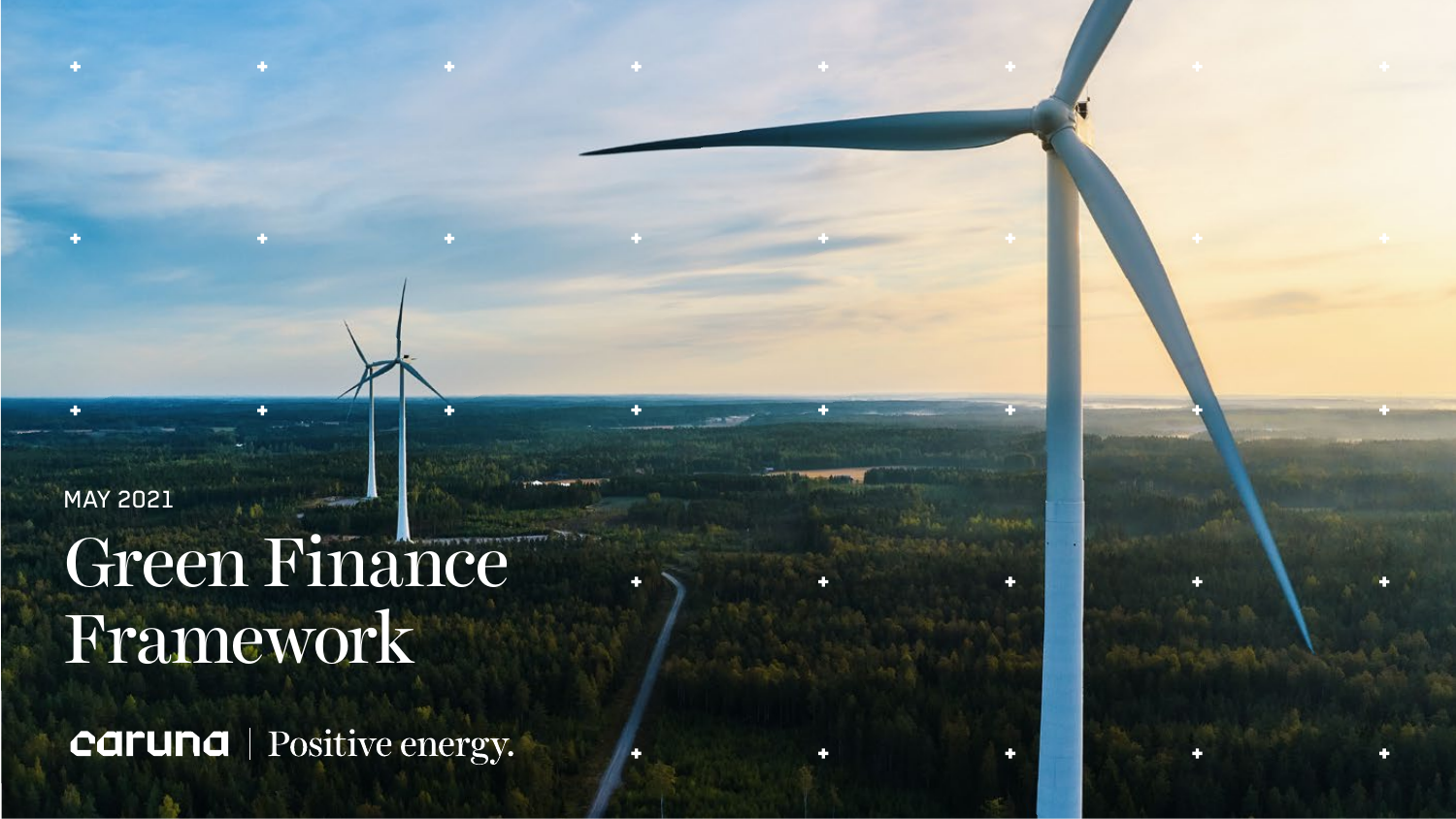**SUSTAINABILITY** AT CARUNA ABOUT

UN SUSTAINABLE [DEVELOPMENTS GOALS](#page-5-0) ABOUT SUSTAINABILITE ON SUSTAINABLE FRAMEWORK GREEN FINANCE<br>[CARUNA](#page-2-0) AT CARUNA DEVELOPMENTS GOALS STRUCTURE FRAMEWORK

[GREEN FINANCE](#page-7-0) FRAMEWORK

[FR A MEWORK](#page-6-0)  **STRUCTURE** 

### Foreword

Energy system revolution is necessary to meet today's ambitious climate targets: transition from fossil energy sources to clean, renewable electricity, significant electrification of the energy system as well as smart solutions for electricity distribution, storage and use. We as a DSO have an essential role in the society to enable climate change mitigation and adaptation activities.

Functioning society is dependent on reliable electricity supply and as such, a strong electricity network is a backbone of the society. Our investments into both the capacity expansion and the increase of elasticity in the energy market enable climate change mitigation measures of the society: the capacity expansion assists with the electrification of the society, while increasing the elasticity of the energy market helps to avoid over-investment. Our smart network enables the sustainable increase of varying, renewable energy production without compromising the security of supply. However, we must adapt to the physical climate change impacts such as extreme weather conditions. Climate change impacts are considered both in our long-term network development plan and strategy.

We help our customers through the energy system transformation by providing and developing services and solutions to help them in their climate & energy

efficiency efforts. Customer solutions are an important elasticity element in the energy system as they become more common.

Skilled staff is our most important resource. We employ directly and indirectly more than 1,700 staff in Finland. We support responsible Finnish actors and ensure, that our and our partners' operations follow high standards. We generate wellbeing to all of our interest groups. We provide safe and motivating work environment to our employees and to our partners. We want people to develop together with us and ensure that Caruna's and our partners' competences are up-to-date and develop in the long-term. We always put people's safety and wellbeing first, and our goal is to prevent all accidents.

The Green debt instruments will provide Caruna the opportunity to highlight our sustainability credentials and demonstrate our commitment. Green bonds have become a market standard instrument to publicly link the company financing strategy to the broader sustainability agenda. We are delighted to be involved in developing the financial markets to become even greener.

**Jyrki Tammivuori** Deputy CEO and CFO

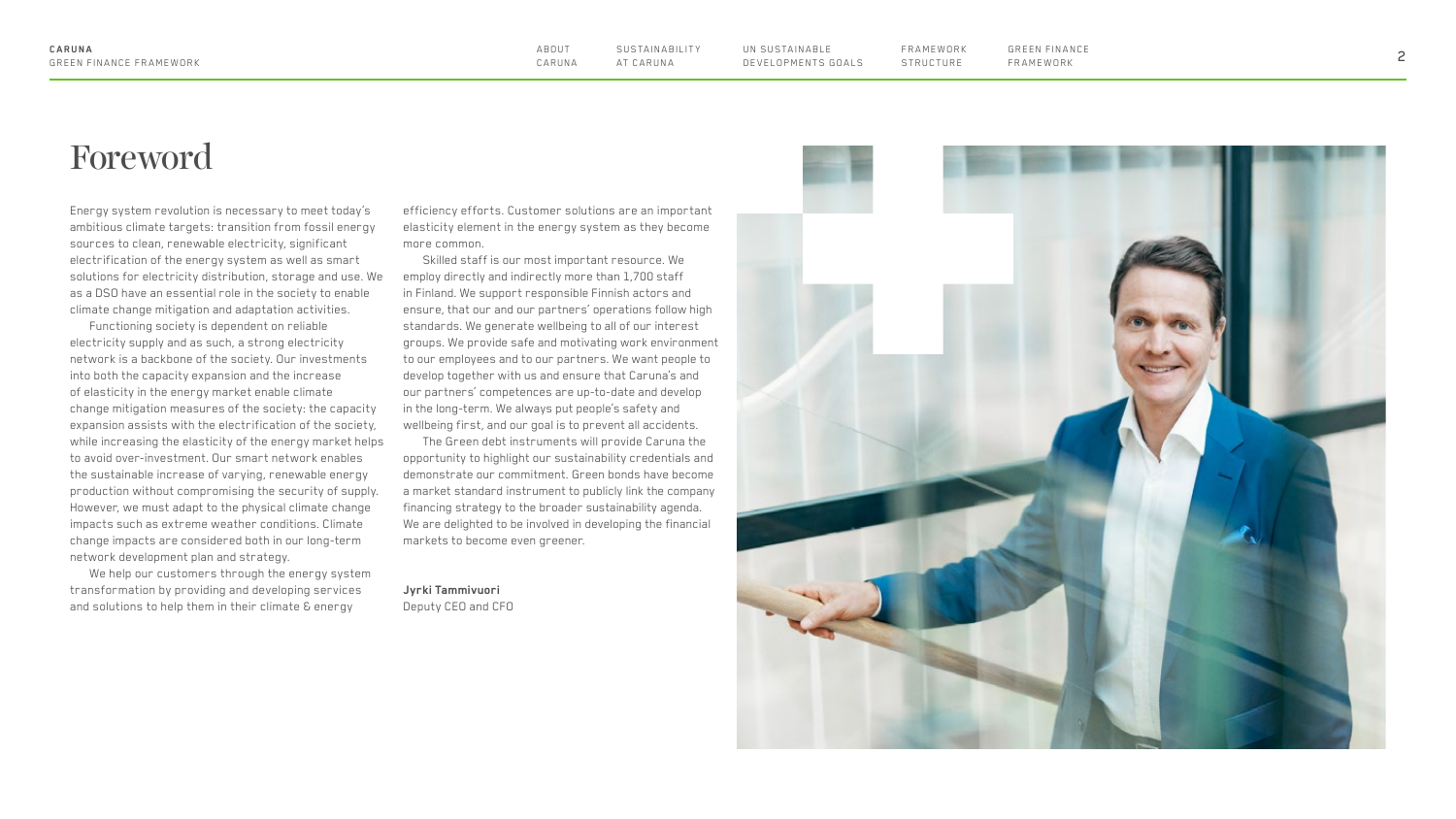# <span id="page-2-0"></span>About Caruna

Caruna is Finland's largest electricity distributor with 20% of electricity in Finland being distributed through our grids. In 2020 Caruna invested €143m in network improvements, had a net sale of €475m and a profit of €35m. Caruna has over 700,000 customers in South, Southwest and West Finland, as well as in the city of Joensuu, the sub-region of Koillismaa and Satakunta. Caruna's electrical grid network is more than 88,000km long. In addition to the electricity grid Caruna develops new innovative solutions for electrifying society. These solutions can be electric transport, electricity generated by consumers, electronic services and ultra-fast network connection. Caruna has more than 300 employees and additionally employs about 1,000 people nation-wide through building, maintaining and repairing the electricity grid. In addition to that Caruna employs indirectly hundreds of other service providers e.g. office services, material deliveries and ICT services.

The Caruna Group's history started with the foundation of Fortum Distribution Finland. Fortum Distribution Finland was originally founded in south-west Finland in 1912 as Karunan-Sauvon Sähkö Oy. Karunan-Sauvon Sähkö Oy changed its name to Lounais-Suomen Sähkö Oy and later to Länsivoima Oyj. Länsivoima Oyj ceased to be an independent company in 2000, with parts of its business being incorporated into Fortum Sähkönsiirto Oy, which was established in 2000 and was merged with several other distribution networks. Following Fortum's acquisition of E.ON Finland, Fortum Espoo Distribution Oy was established in 2006. The Caruna Group, as it stands today, is the result of several corporate restructurings, acquisitions and mergers comprising of Fortum Espoo Distribution Oy and a number of other local electricity distributors.

The current Caruna Group (which came into its current existence on 1 January 2018) comprises Caruna Networks Oy as the parent and its 100 per cent. owned, operating subsidiaries Caruna Oy and Caruna Espoo (the "Caruna OpCos"). Caruna Networks is dependent on the financial performance of the Caruna OpCos as these are the revenue generating entities in the Caruna Group. Issuer of the bonds is the external special purpose vehicle Transmission Finance DAC. More information on the Issuer is available from the Prospectus.

> Caruna's electrical grid network is more than 88,000km long. In addition to the electricity grid Caruna develops new innovative solutions for electrifying society.

#### **ORGANISATIONAL CHART**

[FR A MEWORK](#page-6-0)  **STRUCTURE** 

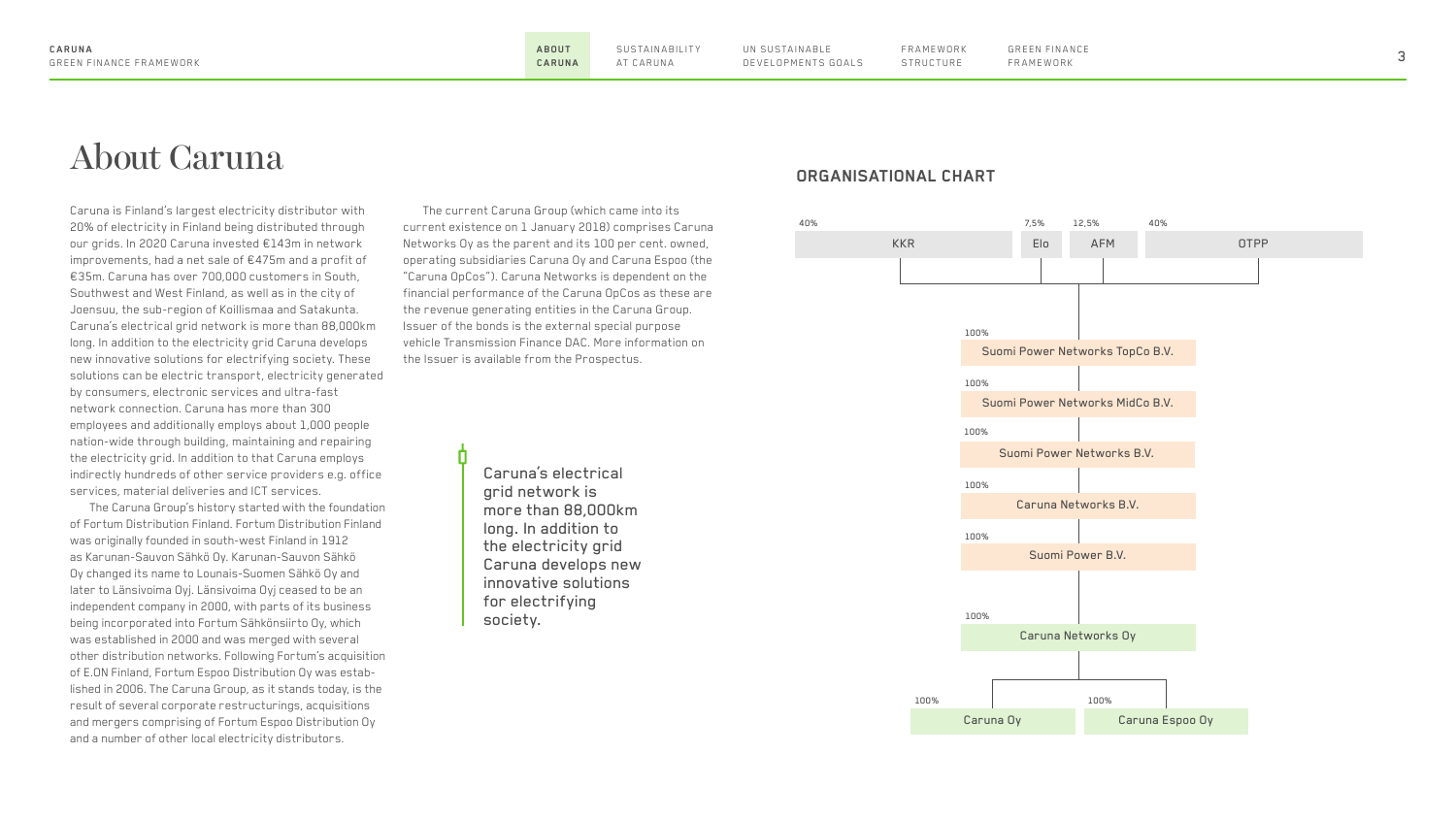[FR A MEWORK](#page-6-0)  **STRUCTURE** 

# <span id="page-3-0"></span>Sustainability at Caruna

Finland aims to be carbon neutral in 2035 and building access to electricity is crucial to meet this target and the goals of the Paris Agreement. Caruna does recognize that expanding the grid will influence the surrounding environment and Caruna is therefore committed to using land responsibly as Caruna designs, builds, and maintains its electricity network. Further, Caruna takes the environment – nature, biodiversity, and the built and social environment – into considerations throughout the electricity network's life cycle. Caruna has held the environmental certification of ISO 14001:2015 since 2000, occupational health and safety certification of ISO 45001:2018 since 2016 and asset management certification of ISO 55001:2014 since 2017.

In addition, for a couple of years Caruna has held Great Place to Work certification for being a good workplace and the best rating 'At the world's forefront in occupational safety' by the national Zero Accidents Forum.

Caruna has an extensive and well thought sustainability strategy. Good corporate citizenship is one of Caruna's strategic focus areas. Caruna promotes common understanding of the company's critical role in the society and cooperates actively with communities. Security of supply and electrical safety is the company's top priorities.

Caruna is an industry pioneer in climate topics. Caruna was the first European DSO to complete and publish the carbon footprint calculation including scope 3 (supply chain) emissions. TCFD framework is used to evaluate

climate-related risk. UN SDG's, market mechanisms, national goals, ESG reporting, and the Paris Climate Agreement are all examples of drivers in Caruna's work to reduce its carbon footprint.

In Caruna corporate responsibility is in the strategy and in everyday work. Corporate responsibility is integrated to the strategy, and therefore also to target setting, business planning, monitoring, and reporting. Caruna takes practical actions to target its responsibility themes "Sustainable electricity distribution, combating climate change" and emphasize "work and security".

Caruna has a climate action plan to contribute to the national carbon neutrality objective. The action plan focuses on three key areas: promotion of renewable electricity production, low-carbon solutions to customers and active cooperation, partnerships, and business models. Caruna also continuously reduces its own carbon footprint.

Caruna employs directly or indirectly about 1.700 persons nation-wide. Caruna takes care of competence and knowledge by wide internal and external training programs. Safety and wellbeing are a priority. Caruna is a member of the national Zero Accidents Forum and has received the best safety level classification 'At the world's forefront' for many years. Caruna develops safety culture also in the partner companies and strives towards injury-free sites. Caruna's contractor safety performance is clearly better than the industry average in Finland.

#### **CARUNA'S CARBON FOOTPRINT AND HANDPRINT**



\*Task Force on Climate-related Financial Disclosures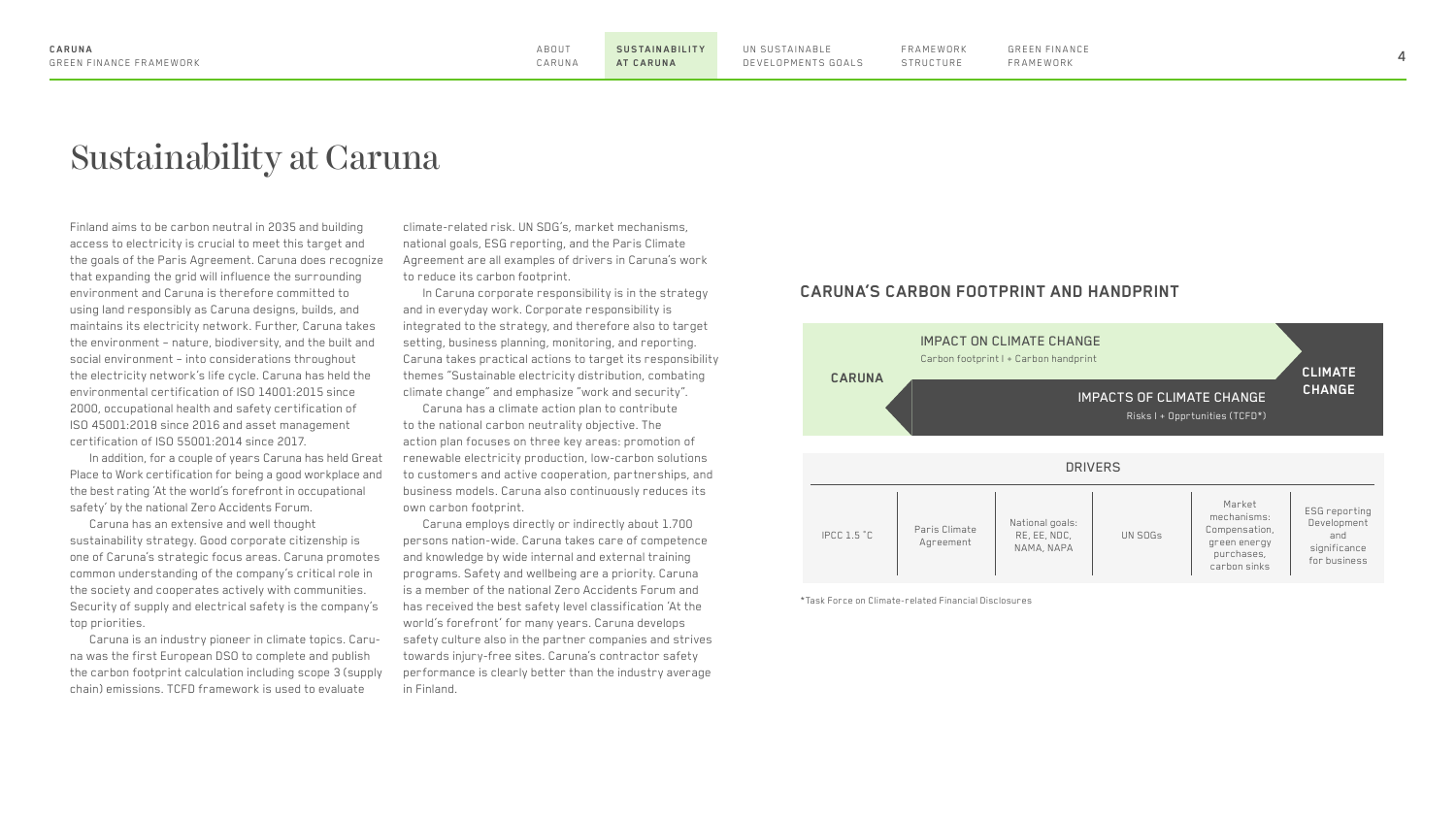### How caruna will contribute to a sustainable future

Caruna is contributing to a sustainable future in several ways. Building out the electricity network in Finland is the main contribution, but also innovation and R&D is an important part. Caruna LAB is a channel for trying out, developing, and commercializing new solutions in practice. This infrastructure platform enables the solutions Caruna needs to make a more sustainable future.

The Finnish government has set a goal that Finland will be carbon neutral by 2035. A strong and smart electricity grid has a significant role to play here. It will not be possible to carry out the energy revolution without investment and development of the electricity networks. In addition, smart and reliable electricity networks are needed as a fundamental pillar of a functioning society. In addition to improving the security of electricity supply, the investments are driven by an increase in the need for capacity related to the electrification of society's operations.

Society is increasingly dependent on high-quality and secure electricity distribution. Functional telecommunications connections are needed everywhere, and, in turn, they require a functioning electricity distribution platform. Climate change will increase extreme weather conditions and increase the need for weather-proof electricity distribution.

The Finnish electricity network was built in many respects in the 60s, 70s and 80s. The lifespan of the network is already being met in many respects, meaning the network needs to be renewed anyway. The electricity distribution network plays an important role in supporting and developing society. The development of electricity networks, primarily means connecting

renewable energy production to the grid and promoting the electrification of transport, heating and industry.

Climate change and the transition towards renewable energy sources are creating new requirements for the balance of the electricity system. Together with the company's partner partner, Fortum, Caruna has developed battery solutions to safeguard the security of supply in the future. The cooperation has led to the creation of a battery system of significant size by Nordic standards. The system improves the reliability of electricity distribution and the quality of supply. The development project reached tangible results in August 2020, when a battery-based energy storage facility whirred into life in Inkoo. The sea container-sized battery is connected to Caruna's medium-voltage network, and it is used in the event of power cuts caused by maintenance or faults. Fortum uses the battery on the balancing power market to keep the national electricity system in balance. Batteries can also be a solution for areas where the need for electricity suddenly increases and the network needs to be strengthened, for example as the number of electric buses increases. The battery is used to ensure electricity distribution during maintenance work, and it also helps in the event of an unforeseen power cut. Even if the electricity supply to the battery is cut off, it can continue to power nearby homes, summer cottages and shops for several hours. The area of influence of the battery, which is located next to Main Road 51, extends from about Stubböle to the island of Vormö. The battery has the capacity to store 1,028 kWh of energy. This amount of energy could move an electric car back and forth from Helsinki to Berlin or heat a two-bedroom terraced house for about six months.

Caruna aims to accelerate the energy transition and therefore promote solar power production and use of electric vehicles. These topics are also of the

customers' interests, as shown by the large number of enquiries Caruna's customer service team received in 2020. Caruna decided to build a one-stop shop service to provide information related to the energy transition. In March, Caruna launched the digital Virtane service, which helps the private customers switch to producing and consuming renewable energy and use electronic solutions more quickly and easily. The service enables the customers to utilise information about their electricity consumption, helping them to identify the most suitable solution. The service also offers an independent platform that consolidates products from different suppliers for transparent comparison. The Virtane service is free for customers and partners to use.

[FR A MEWORK](#page-6-0)  **STRUCTURE** 

Climate change and the transition towards renewable energy sources are creating new requirements for the balance of the electricity system.

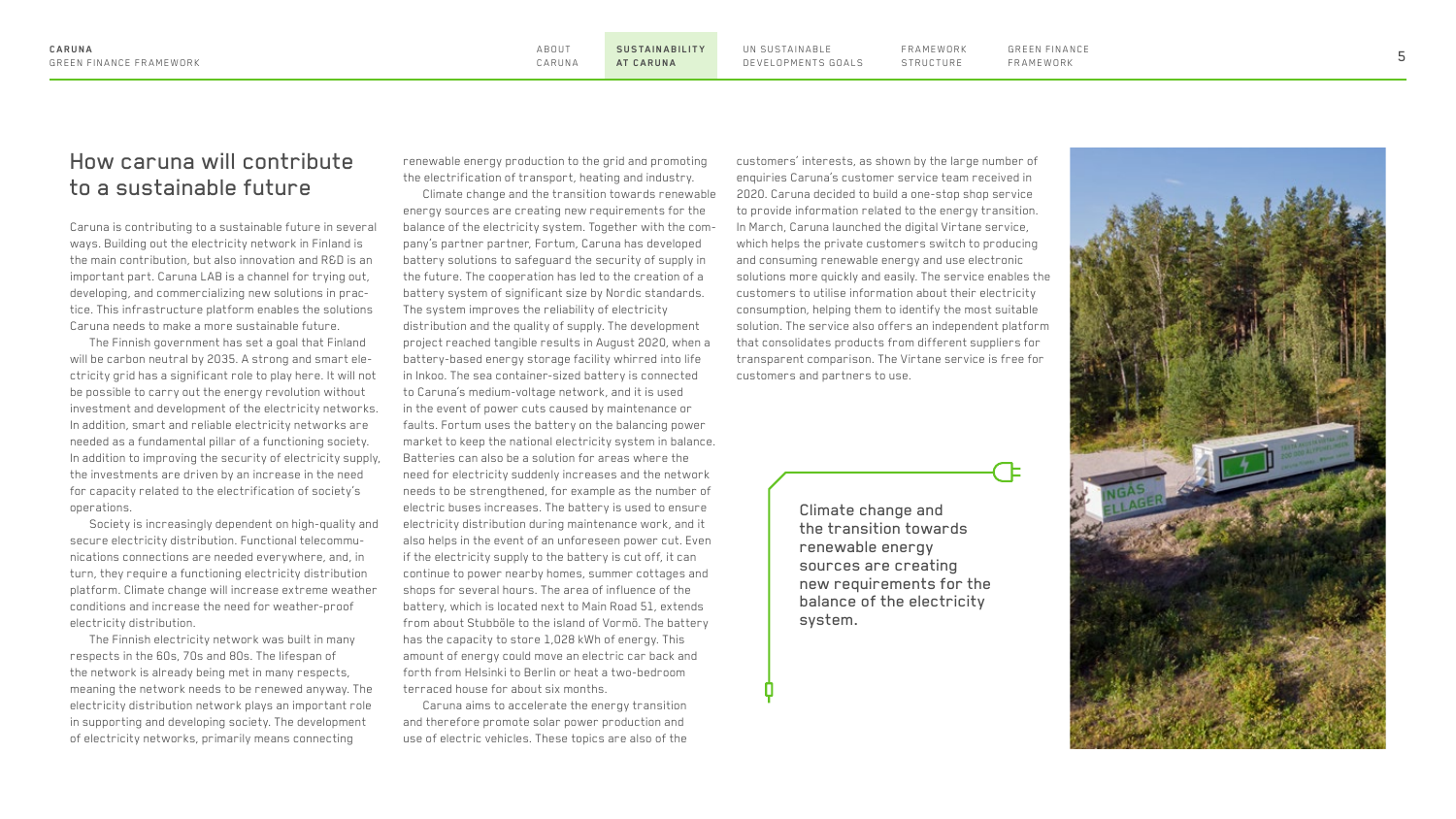[FR A MEWORK](#page-6-0)  **STRUCTURE** 

# <span id="page-5-0"></span>UN Sustainable Developments Goals

There is an increasing expectation from stakeholders on businesses to take an active role in tackling global sustainability challenges. In 2015 all members of the UN came together and agreed on 17 sustainable development goals to act as guide for countries and companies in developing their own sustainability strategy. Caruna recognizes the importance of all 17 SDGs but has a specific focus on six SDGs in this framework; 11 (Sustainable cities and communities), 9 (Industry, innovation, and infrastructure), 7 (Affordable and clean energy), 13 (Climate action), 8 (Decent work & economic growth) and 4 (Quality education).

Caruna's electricity network is a part of critical infrastructure. Sustainable electricity distribution is a prerequisite for a functional society and a viable business sector. Caruna enables sustainable increasement of renewable energy without compromising the security of supply and helps the customers thru the essential energy system disruption. (SDG's 7, 9, 11, 13)

Caruna works with an extensive network of partners and generates wellbeing to all its interest groups. Caruna provides safe and motivating work environment to its employees and partners, and ensures that their competences are up-to-date and develop together with the company. (SDG's 4, 8)

Caruna's electricity network is a part of critical infrastructure.Sustainable electricity distribution is a prerequisite for a functional society and a viable business sector.



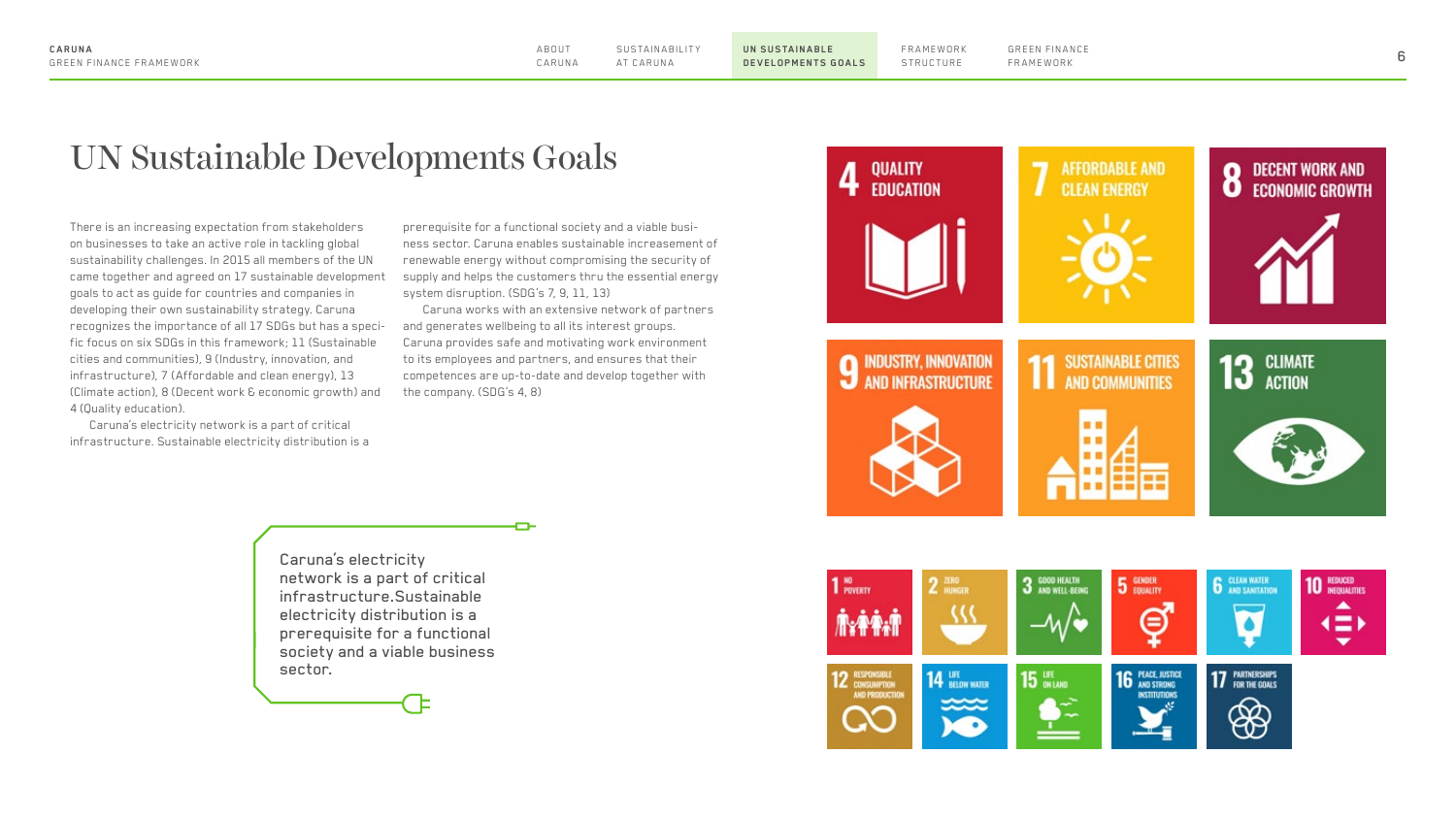**FR A MEWORK** 

### <span id="page-6-0"></span>Framework Structure

As part of Caruna's continued commitment to sustainability, a Green Finance Framework (the "Framework") has been developed. The structure of the Framework is developed to be in line with both the ICMA Green Bond Principles (GBP) 2018, as well as the LMA and APLMA Green Loan Principles (GLP) 2018, and therefore consists of the four key pillars and recommended External Review component.

#### THE GREEN BOND PRINCIPLES

- 1. Use of proceeds
- 2. Process for project evaluation and selection
- 3. Management of proceeds
- 4. Reporting
- 5. External Review

It is Caruna's intention to follow best practices, in relation to Green Bonds and Loans, as the market standards develops and as the EU classification of environmentally sustainable economic activities and thresholds (the Taxonomy) and the EU Green Bond Standard enter into force. Therefore, Caruna Green Finance Framework may be amended and/or updated to reflect the changes in market practice or the company's overall sustainability focus.

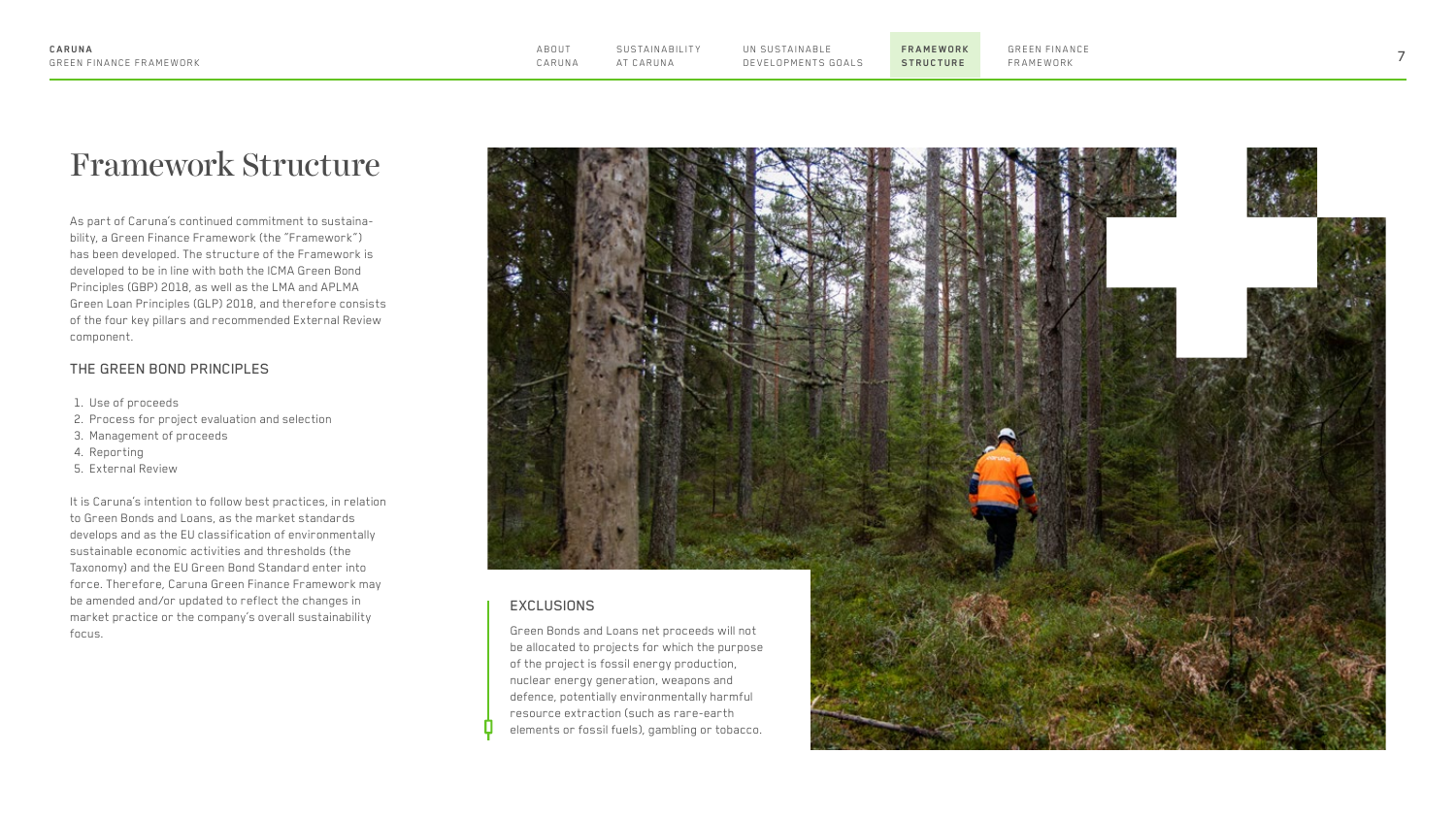**GREEN FINANCE FRAMEWORK**

## <span id="page-7-0"></span>Green Finance Framework

The international Capital Markets Association (ICMA) Green Bond Principles (GBP) are a set of voluntary guidelines that recommend and promote transparency and disclosure. GBP promote integrity in the development of the green bond market by clarifying the approach for issuing a green bond. This Green Finance Framework is based on the 2018 version of GBP. It is Caruna's intention to follow best practices in the market as the standards develop and as such the Framework may be updated from time to time.

In addition to Green Finance Instruments issued by Caruna in the capital market, the company may have Green Loans provided by lending institutions. The same criteria for Eligible Projects specified in the Green Fi nance Framework applies for Green Loans. Green Loans taken by Caruna may be provided by lending institutions that finance these by issuing Green Bonds. Caruna will report the aggregate amount of Green Loans taken and specify each Eligible Project that has been financed by a Green Loan in a separate section of the Green Finance Investor report.



[FR A MEWORK](#page-6-0)  **STRUCTURE**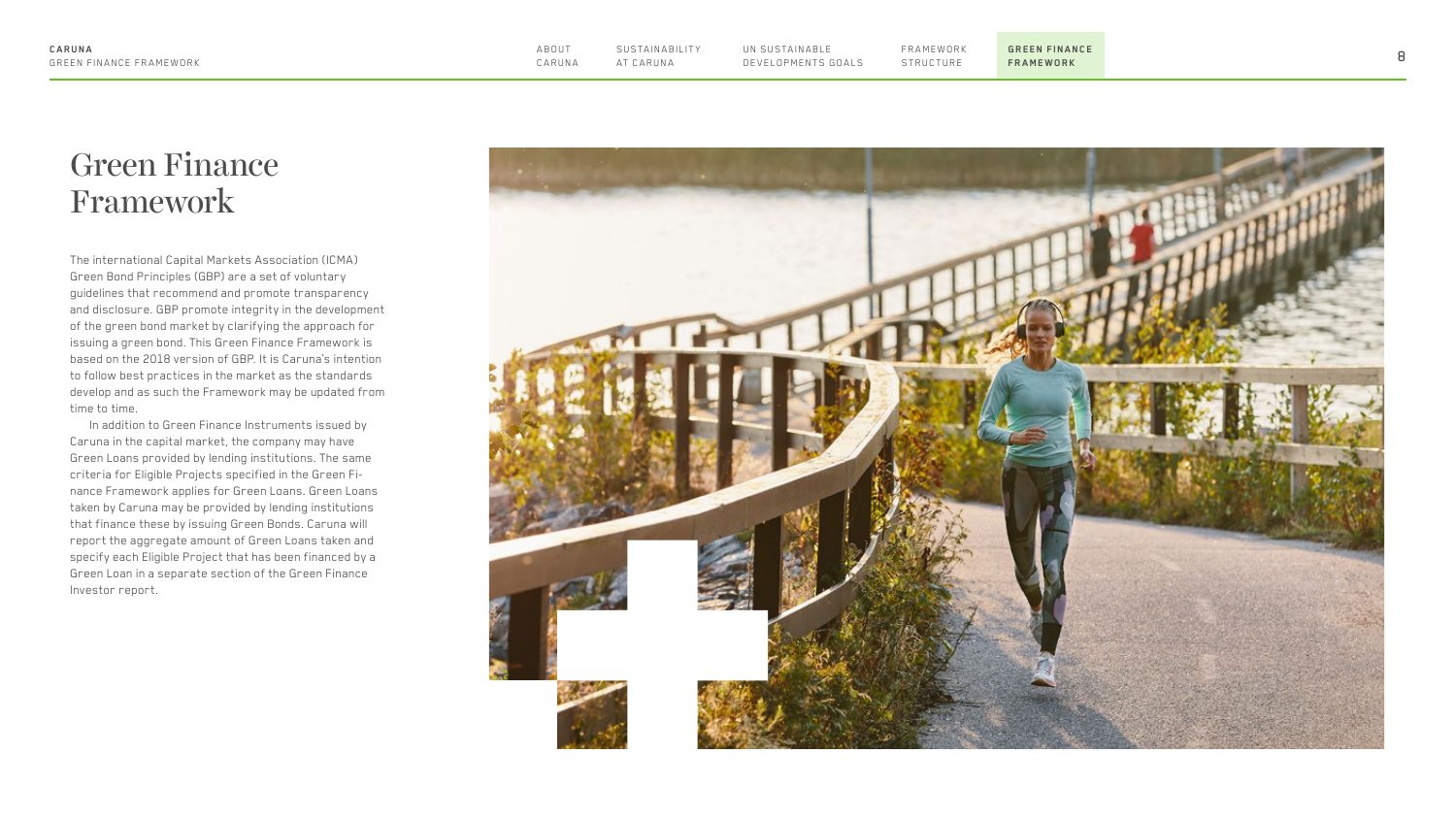STRUCTURE <sup>9</sup> [SUSTA INA BILIT Y](#page-3-0)  UN SUSTAINABLE [DEVELOPMENTS GOALS](#page-5-0)

**[GREEN FINANCE](#page-7-0) FRAMEWORK**

### 1. Use of Proceeds

The net proceeds of the Green Bonds or Loans issued by Caruna will be used to finance or re-finance Eligible Projects that have been evaluated and selected by Caruna in accordance with this Green Finance

Framework. Refinancing of Eligible Projects will have a look-back period of no longer than 5 years from the time of issuance. The table below will define the criteria for projects in which Caruna can spend Green Use of Proceeds under this framework. These projects will be defined as "Eligible Projects".

| <b>CATEGORIES</b> | <b>ELIGIBLE PROJECTS</b>                                                                                                                                                                                        | UN SDG'S |                                                                                                      |
|-------------------|-----------------------------------------------------------------------------------------------------------------------------------------------------------------------------------------------------------------|----------|------------------------------------------------------------------------------------------------------|
| Energy Efficiency | <b>Capacity Expansion</b><br>Construction, reconstruction and upgrading<br>of electricity networks to connect new<br>electricity production or consumption to the<br>grid in Finland such as but not limited to |          | Ensure access to affordable.<br>reliable, sustainable and modern<br>energy for all                   |
|                   | • New cables connecting residential and<br>commercial sites to the grid                                                                                                                                         |          | Build resilient infrastructure.<br>promote inclusive and sustainable<br>industrialization and foster |
|                   | Cable or Overhead Line Network Upgrades<br>Upgrading of electricity networks to<br>decrease losses and/or enhance capacity                                                                                      |          | innovation                                                                                           |
|                   | for electricity distribution such as but not<br>limited to<br>• Improving existing cable lines or overhead                                                                                                      |          | Make cities and human settlements<br>inclusive, safe, resilient and<br>sustainable                   |
|                   | lines<br>• Moving overhead lines to underground                                                                                                                                                                 |          |                                                                                                      |
|                   | cables<br>• Transformer substations                                                                                                                                                                             | $13 =$   | Take urgent action to combat<br>climate change and its impacts                                       |
|                   | <b>Storage and Technology</b>                                                                                                                                                                                   |          |                                                                                                      |
|                   | Development and construction of energy<br>storage, energy recovery and smart grids<br>such as but not limited to:<br>• Storage solutions                                                                        |          |                                                                                                      |
|                   | • Smart grid installations<br>R&D                                                                                                                                                                               |          |                                                                                                      |

#### R&D into creating new and/or improving old charging technologies and/or increasing the accessibility of such technologies to customers such as but not limited to

• Investments done through Caruna LAB

# 2. Selection and Evaluation

[FR A MEWORK](#page-6-0) 

Caruna will establish a Green Finance Committee (GFC) the criteria set out in the use of proceeds section. The needed. The Green Finance Committee is comprised of

**Evaluating** the compliance of proposed Projects with the eligibility criteria outlined in the Use of Proceeds section above.

**Ensuring** that the pool of Eligible Projects is aligned with the categories and criteria as specified in the Use of Proceeds section.

**Replacing** investments that no longer meet the eligibility criteria (e.g. following divestment, liquidation, concerns regarding alignment of underlying activity with eligibility criteria etc.)

The GFC is also responsible for on a best effort basis, reviewing and updating the content of the Green Finance Framework and managing any future updates of this document to reflect relevant changes in the Company's corporate strategy, technology, and market developments.